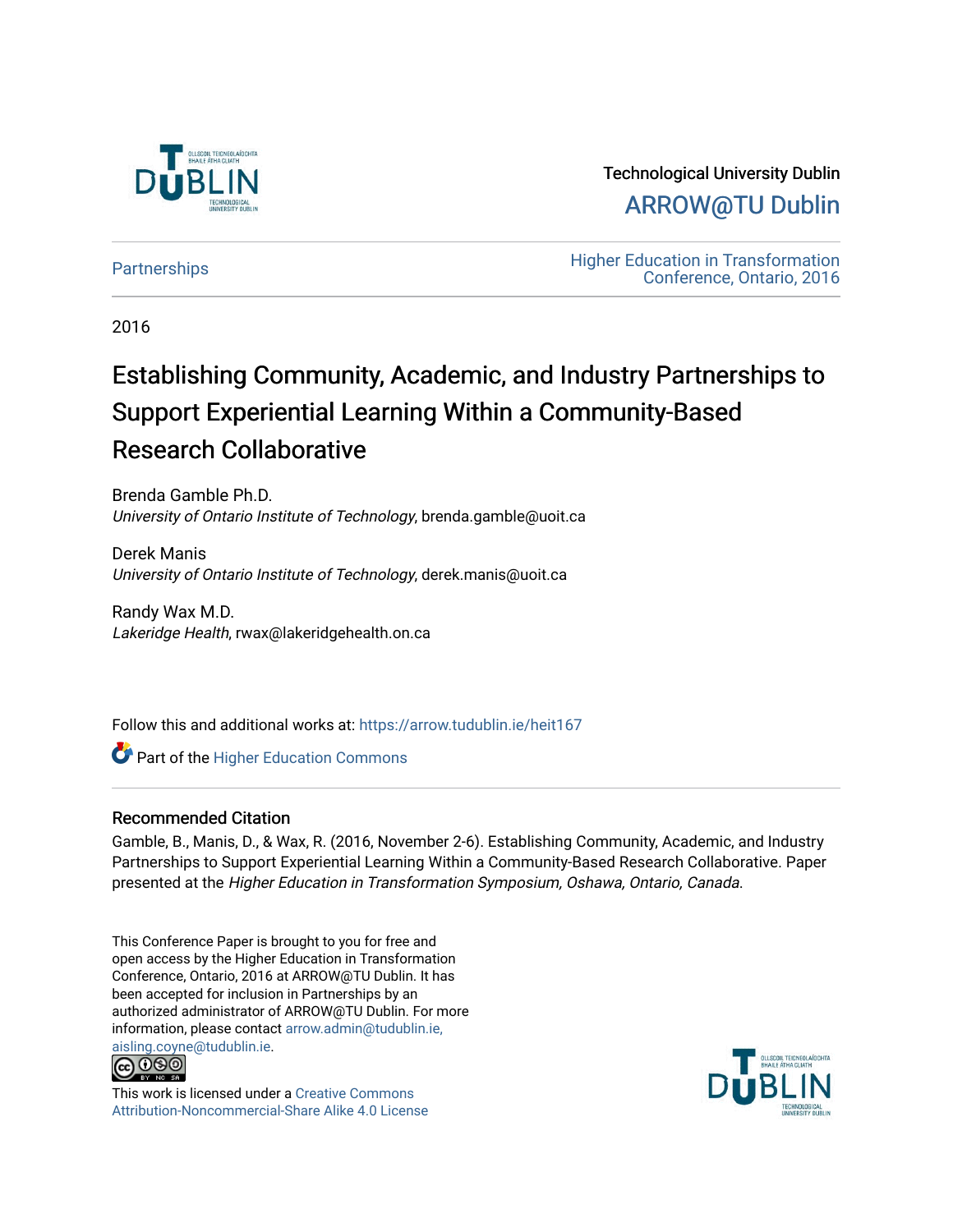# PARTNERSHIPS TO SUPPORT LEARNING

Establishing Community, Academic, and Industry Partnerships to Support Experiential Learning

Within a Community-Based Research Collaborative

Brenda Gamble PhD

Derek Manis MHSc (cand.)

Faculty of Health Sciences

University of Ontario Institute of Technology

Randy Wax MD, MEd, FCCM

Lakeridge Health Corporation

Presented at the Higher Education in Transformation Symposium

November 2 - 4, 2016 in Oshawa, Ontario, Canada

# Author Note

This research is supported by the Canadian Institutes for Health Research (CIHR)  $#$ 

212804.

Correspondence concerning this article should be addressed to Brenda Gamble, Associate Dean Accredited Health Programs and Associate Professor, Faculty of Health Sciences, University of Ontario Institute of Technology, 2000 Simcoe Street North, Oshawa, Ontario, Canada L1H 7K4. E-Mail: brenda.gamble@uoit.ca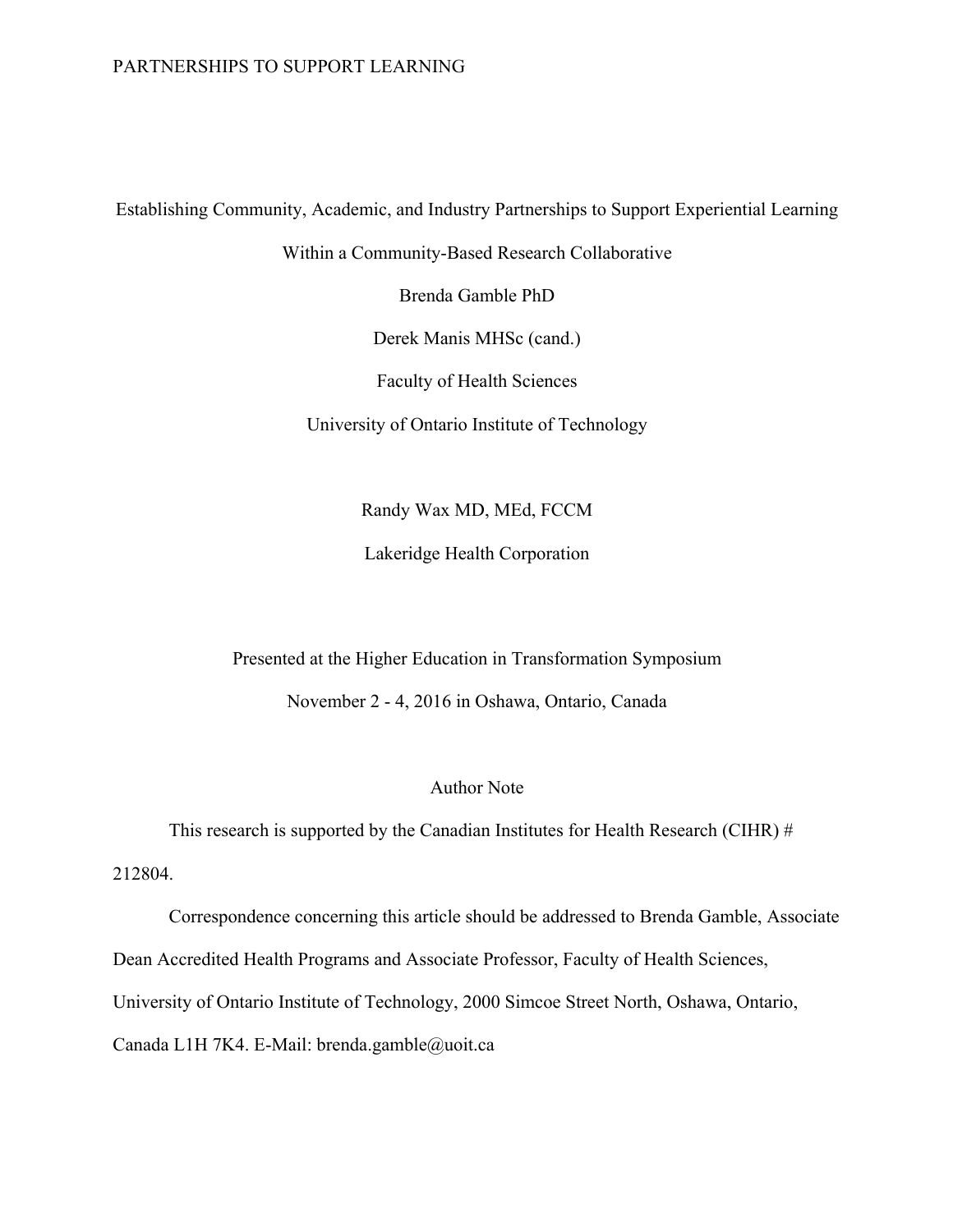#### Abstract

Sudden cardiac arrest (SCA) is a common but potentially reversible cause of death. Unfortunately, few communities have attempted to improve survival using a holistic approach to resuscitation science including preventative, clinical, and rehabilitative care. The Durham Region Resuscitation Research Collaborative (DRRRC) has been established to identify research priorities, leverage regional community and health care services, and provide experiential learning and training opportunities within the resuscitation science continuum of care. Our objective is to provide an overview of the DRRRC and to present the collaborative learning experiences that link learners, stakeholders, research, and knowledge users in a communitybased resuscitation laboratory. We used a case study approach that illustrated the opportunities for learning within the context of DRRRC's first initiative focused on improving communitybased cardiopulmonary resuscitation (CPR). To date, this community-based resuscitation laboratory has included: one-second year and four fourth year undergraduates, and one medical resident. Learners engaging with the co-investigators and stakeholders have experienced learning opportunities that support the development of critical thinking skills and problem solving in the real world to support strategies to increase bystander CPR.

*Keywords*: health care, community connected experiential learning, cardiopulmonary resuscitation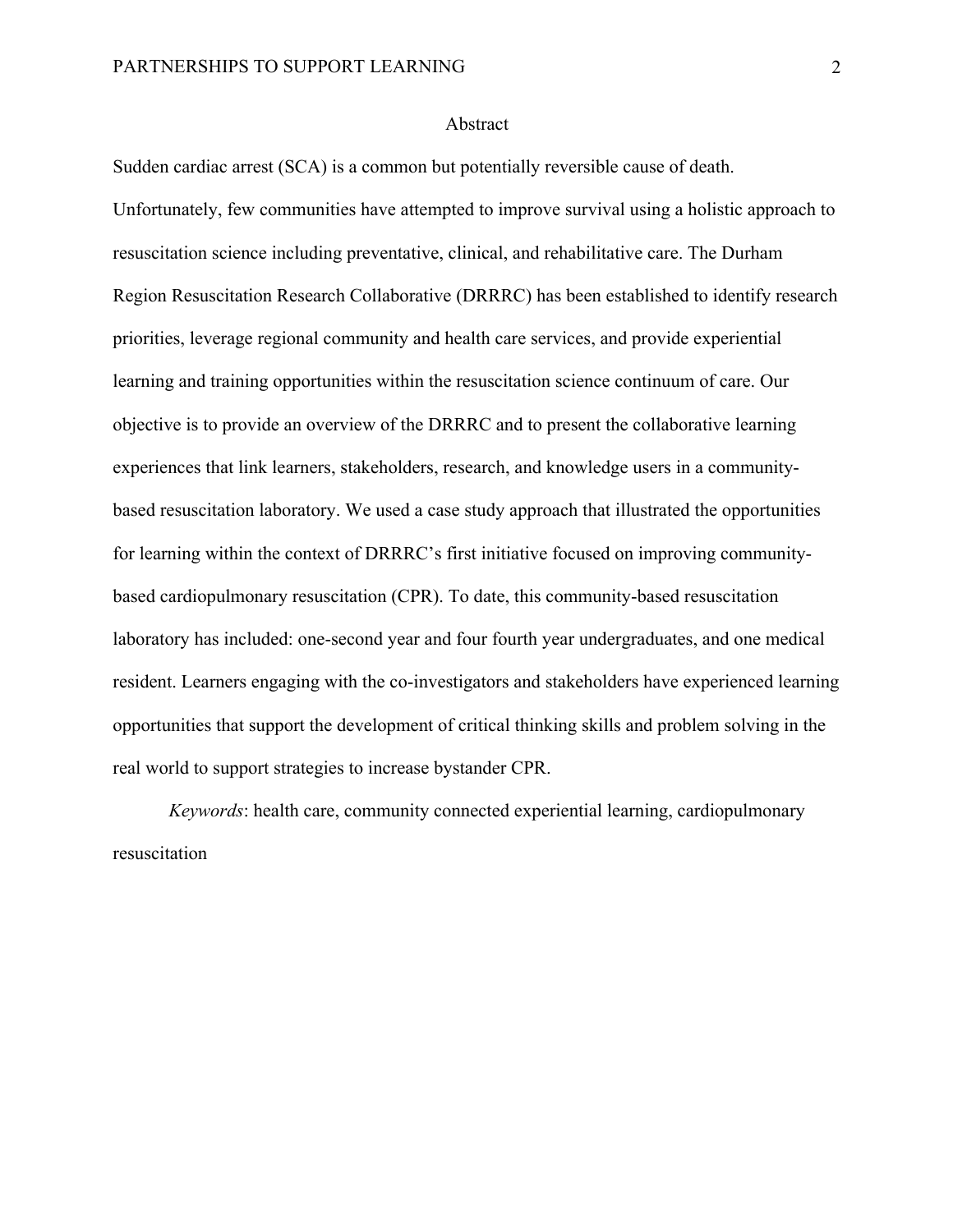Establishing Community, Academic, and Industry Partnerships to Support Experiential Learning

Within a Community-Based Research Collaborative

This paper identifies and describes the community-connected experiential learning opportunities for learners within the Durham Region Resuscitation Research Collaborative (DRRRC). The initial priority identified through the engagement of DRRRC stakeholders was to increase bystander cardiopulmonary resuscitation (CPR) in the Durham region. The identification of new areas of research, integration of findings into practice, and quality improvement for early CPR response incorporates numerous experiential learning opportunities for learners. We therefore focus on early CPR response to illustrate experiential learning opportunities in the DRRRC.

We start with an overview of the DRRRC to situate the learning experiences. To date, six learners have been involved in DRRRC projects. We describe each project highlighting the different types of experiential learning as well as pertinent details about the experiences.

#### **Durham Region Resuscitation Research Collaborative (DRRRC)**

DRRRC was established in 2014 as a partnership between Lakeridge Health Corporation, a community-based hospital, and the Faculty of Health Sciences (FHSc) at the University of Ontario Institute of Technology (UOIT), both of which are situated in the Durham region in Ontario, Canada. DRRRC is supported and guided by the DRRRC Advisory Council whose membership includes a variety of stakeholders representing different perspectives. As well, the DRRRC incorporates broad stakeholder collaboration (e.g., academia, pre-hospital care, emergency medicine, hospitals, public health, the Durham Board of Education, long-term care facilities, patient advocates, and industry). The overall goal of DRRRC is to establish a community based resuscitation laboratory to improve outcomes from out of hospital sudden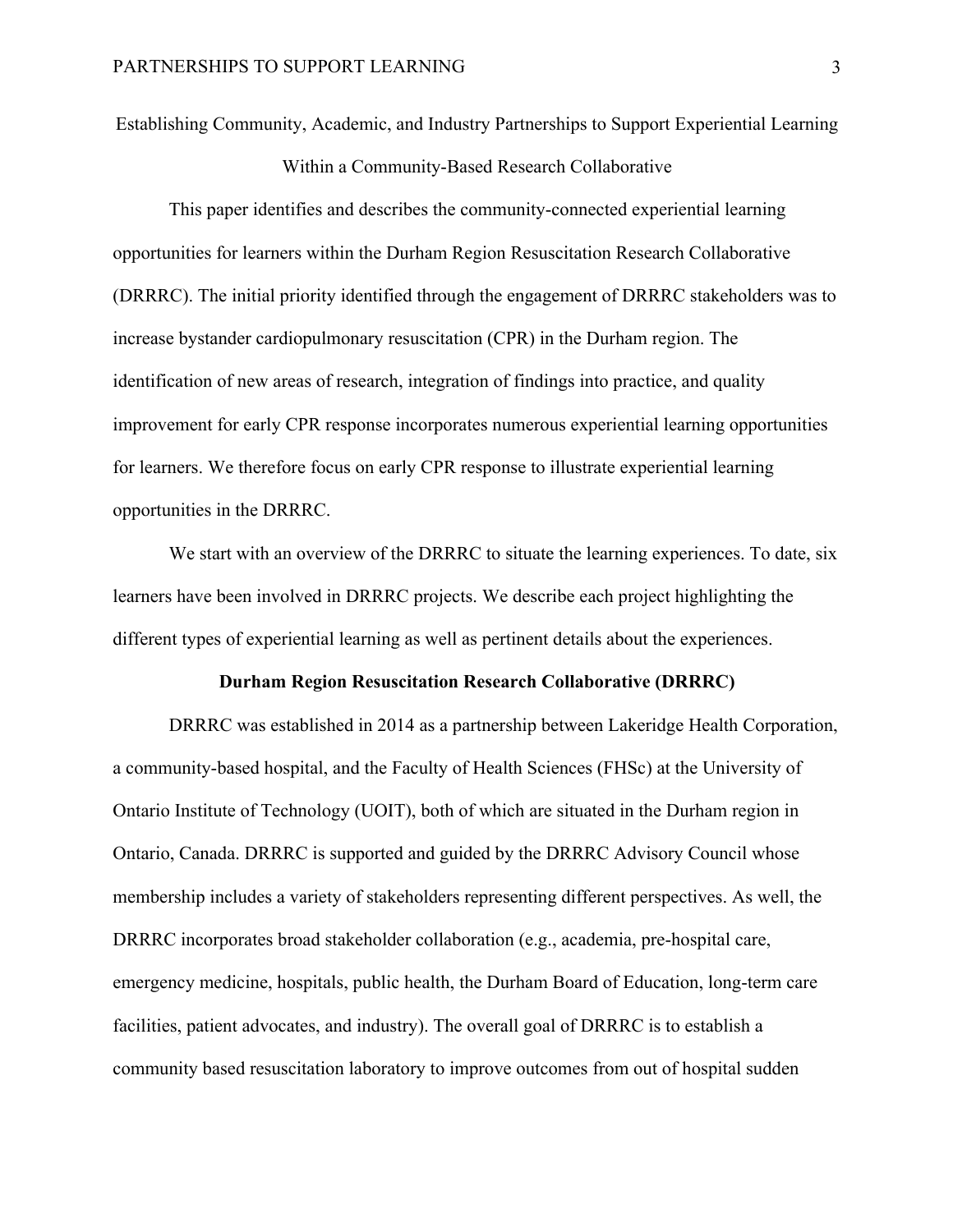cardiac arrest (SCA). SCA is a significant public health problem, resulting in approximately 40,000 cardiac arrests<sup>1</sup> per year in Canada where  $85%$  occur outside of hospitals in public spaces or in homes (Heart and Stroke Foundation of Canada [HSFC], 2016). SCA is a common but potentially reversible cause of death.

The DRRRC, using a holistic approach, incorporates integrated knowledge translation strategies to improve outcomes from SCA. The links in the chain of survival (Figure 1) offer a framework from which to build a regional resuscitation collaborative and to support experiential learning opportunities. A key component of experiential learning is the connection with the community to provide learners with opportunities to participate in experiences outside of the classroom (Government of Ontario, 2016). Opportunities that expand across the continuum of care to include pre-arrest care (e.g., healthy choices), clinical care (e.g., advanced care) and postarrest care (e.g., rehabilitation). Early CPR response is one of the links in the chain of survival that can make a difference in SCA outcomes (Eisenberg et al., 1990).



*Figure 1*. Resuscitation Chain of Survival (Heart and Stroke Foundation of Canada [HSFC], 2016. Retrieved from https://resuscitation.heartandstroke.ca/guidelines/chain\_of\_survival)

<u> Andrew Maria (1989)</u>

<sup>&</sup>lt;sup>1</sup>It is important to recognize the difference between a cardiac arrest and heart attack. A cardiac arrest is defined as "an unexpected loss of heart function, breathing and consciousness," which if not treated immediately, will result in sudden cardiac death. A heart attack occurs "when blood flow to a portion of the heart is blocked" (Mayo Clinic Staff, 2016, para. 1, 2).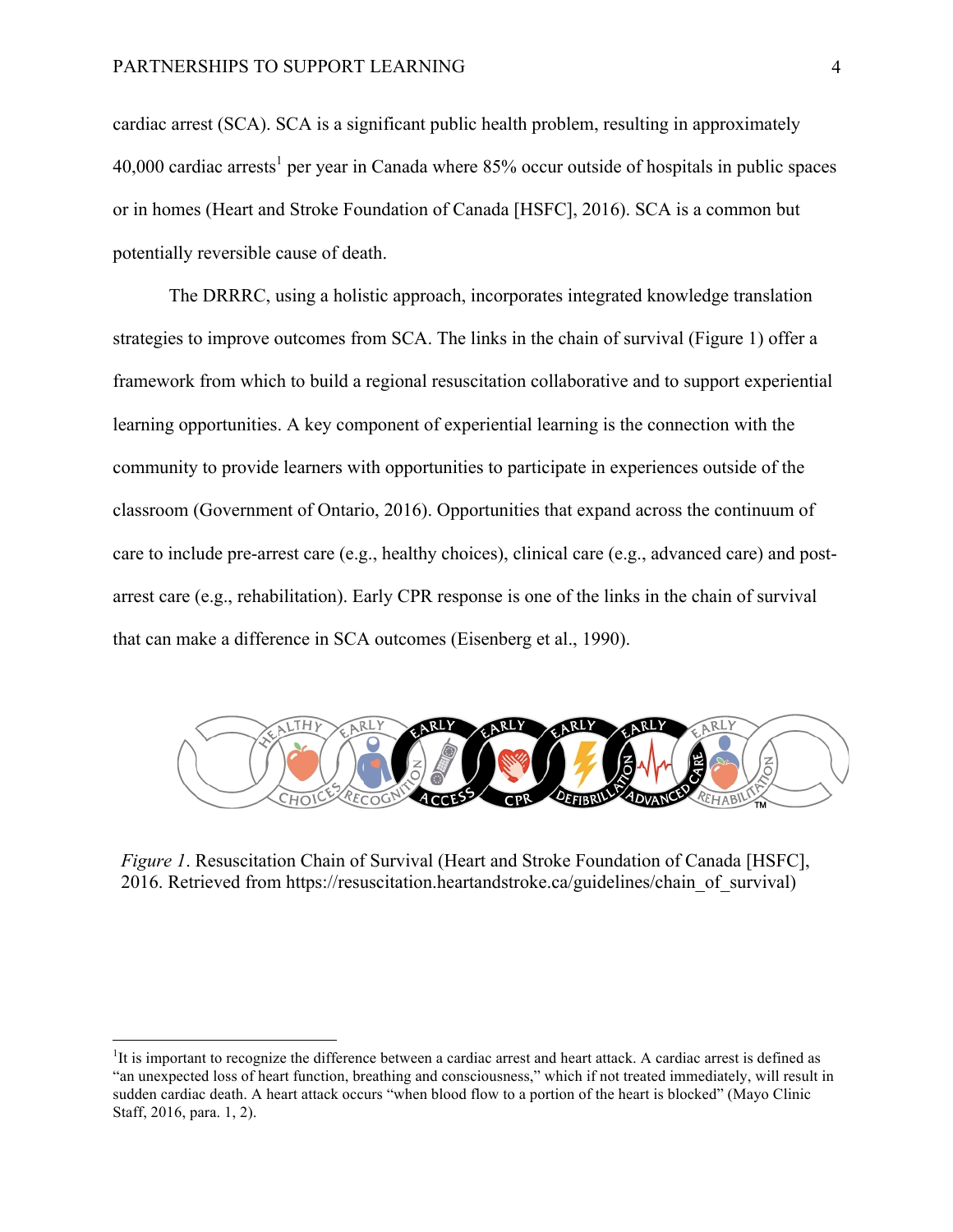### **Community-Connected Experiential Learning and the DRRRC**

All learners involved with the DRRRC to date have collaborated with an interdisciplinary team of stakeholders outside of the classroom in the community to complete their projects. Learners managed their own learning throughout the learning experience drawing on DRRRC resources and mentorship as needed. The curriculum was not well defined, as extending the chain of survival to include pre-arrest and post-arrest care in the community is a novel new field of study. Each learner was responsible for delivering outcomes that were clearly defined and measurable requiring learners to think and act as a professional. All projects were student lead. The experiential learning experiences have, to date, engaged four learners. Two additional learners have yet to start their practicums at the time of the authoring of this report; however, their projects have been included to further illustrate the variety of learning experiences within DRRRC. A description of the six learning opportunities follows.

#### **Background Report for DRRRC Planning Meeting**

The first DRRRC planning meeting to engage stakeholders was held in 2014. Representatives from academia, pre-hospital care, emergency medicine, hospitals, public health, Durham Board of Education, long-term care facilities, patient advocates, and industry attended the meeting.

To prepare out stakeholders prior to the initial DRRRC planning meeting we realized it was important to provide a report or literature review on cardiac arrest epidemiology, resuscitation science, and systems interventions that can improve SCA survival. As indicated previously, DRRRC involves an interdisciplinary team representing diverse perspectives. As a result, we wanted to ensure our stakeholders each had a good understanding of the current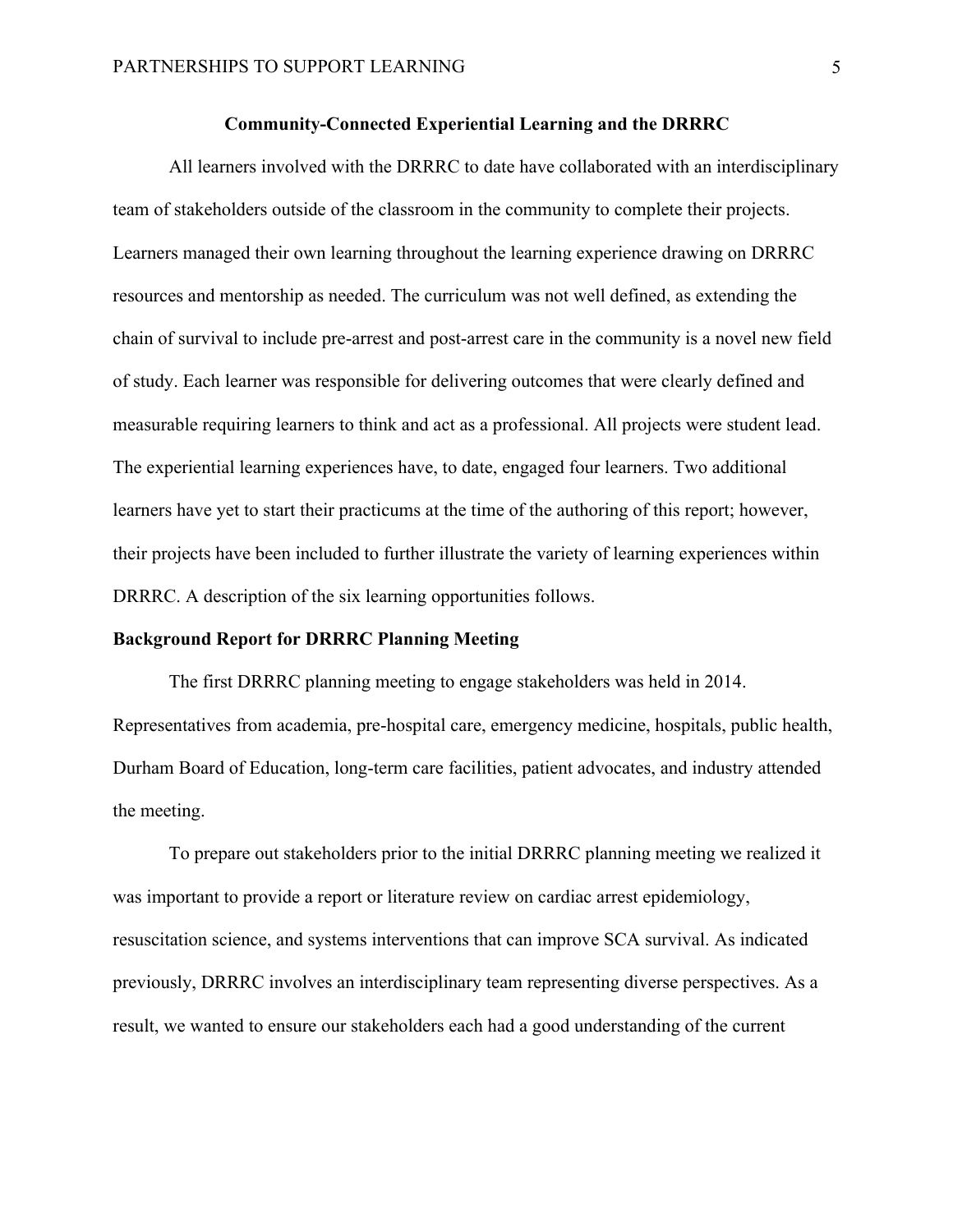literature. Particular focus was paid to the Durham Region, where the DRRRC is situated to improve outcomes from SCA.

John<sup>2</sup> was a medical resident who had previously worked as a paramedic. Mentored by the DRRRC's medical lead, John conducted an extensive review of the literature. This task provided John with the opportunity to engage with stakeholders to apply his previous learning as a paramedic to tackle a real life problem and to produce a report based on a literature review that was used as a background paper for the first DRRRC planning meeting.

The recommendation made by John based on his literature review provided the evidence to acknowledge the important role bystander CPR plays in enhancing outcomes after out ofhospital SCA. Those in attendance at the planning meeting supported John's recommendation of increasing bystander CPR as the first priority for the DRRRC.

### **Identification of Public Health Interventions and DRRRC Infographic**

The literature review conducted by John was supplemented by an additional literature review conducted by the fourth year undergraduate student, Myuri, during her practicum placement. Myuri was enrolled at that time in the UOIT FHSc Health Sciences Comprehensive Program with a focus on public health. One of the DRRRC's co-investigators and John mentored Myuri. John had an opportunity to practice his mentoring skills through his support of Myuri as she identified relevant literature on public health interventions at the pre-arrest stage. This information was included in the report for the first DRRRC planning meeting.

Upon completion of the DRRRC report, Myuri suggested and created an infographic to supplement the report completed by John. Infographics are useful tools for communicating in efficient fashion complex information (Kraus, 2012). Myuri used the skills and knowledge she acquired during her undergraduate studies to complete both the literature review and infographic.

<u> Andrew Maria (1989)</u>

<sup>&</sup>lt;sup>2</sup>Note: we do not use the real names of the learners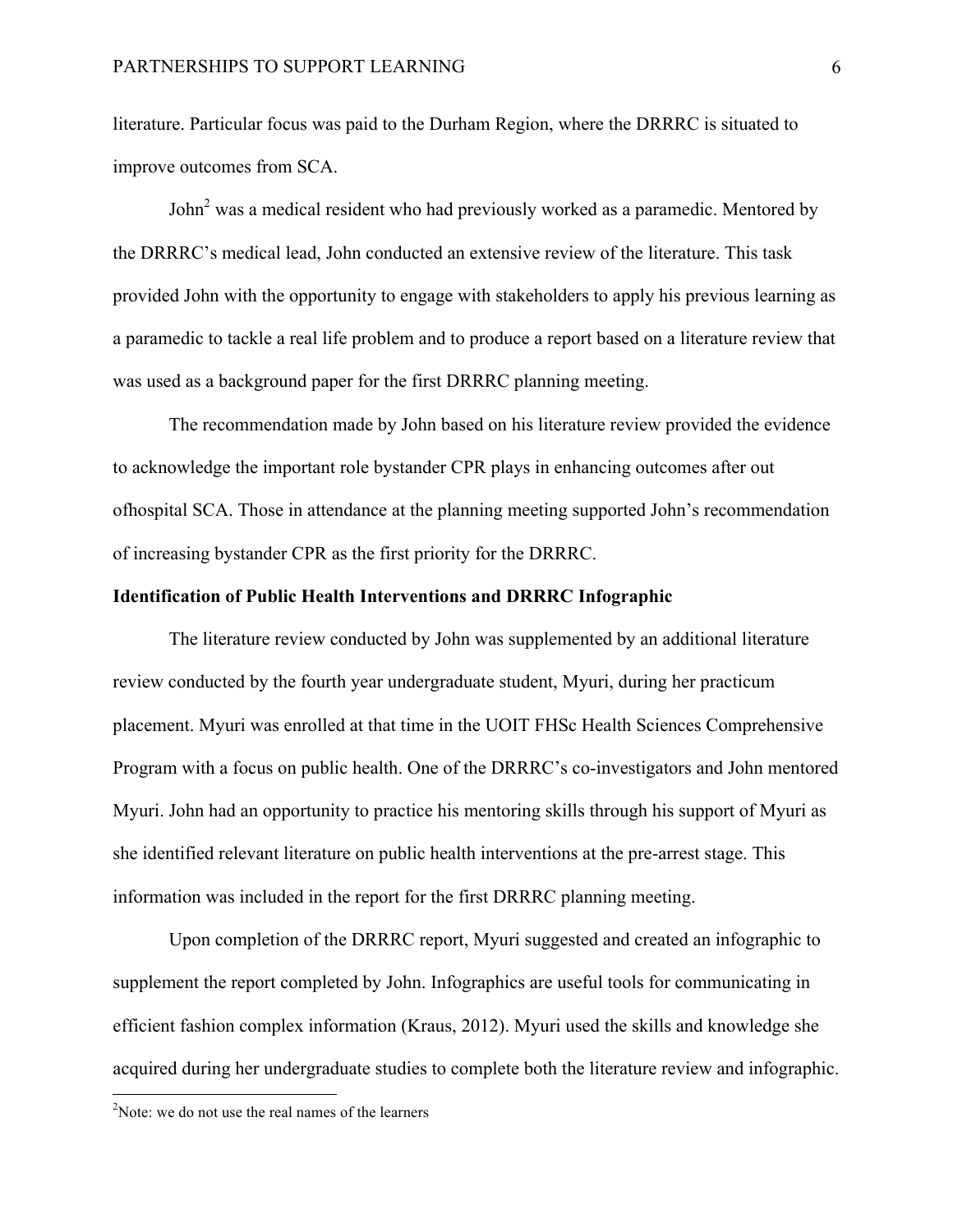#### **PulsePoint to Enhance CPR Bystander Response**

Early and effective bystander CPR in the community is key to improving SCA outcomes (American Heart Association [AHA], 2010). However, bystanders are often unable to assist as they are unable to locate resources (e.g., automated external defibrillator [AED]) or do not have the skills or confidence required to perform CPR. There are positive indicators of increased public response using current educational and training approaches in resuscitation science, although training alone does not necessarily increase the rate of bystander CPR (Sasson, Rogers, Dahl & Kellermann, 2010). The use of mobile applications may be a facilitator to learning and performing CPR during an out-of-hospital SCA event.

PulsePoint is a mobile application, created by industry for both iOS and Android smartphones, to alert people of someone nearby who is having a SCA. A recent clinical trial reported in the *New England Journal of Medicine* indicated that the use of a mobile-dispatch similar to PulsePoint increased the rate of bystander CPR (Ringh et al., 2015). However, the identification of PulsePoint as a potential tool to increase bystander CPR is only the first step. We established that an implementation strategy to integrate the software into practice for out-ofhospital SCA.

Rahi is currently enrolled in the FHSc' Medical Laboratory Sciences Program at UOIT. He is mentored by one of the DRRRC's co-investigators. Building on course knowledge and his technical training, he has been key to the identification and coordination of key stakeholders and the early planning involved in identifying potential strategies to implement PulsePoint. He has also created the DRRRC website. Both experiences have provided Rahi with the opportunity to develop critical thinking skills (e.g., development of the website) and problem solving (e.g., coordination and maintaining of relationships in support of DRRRC). He is currently enrolled in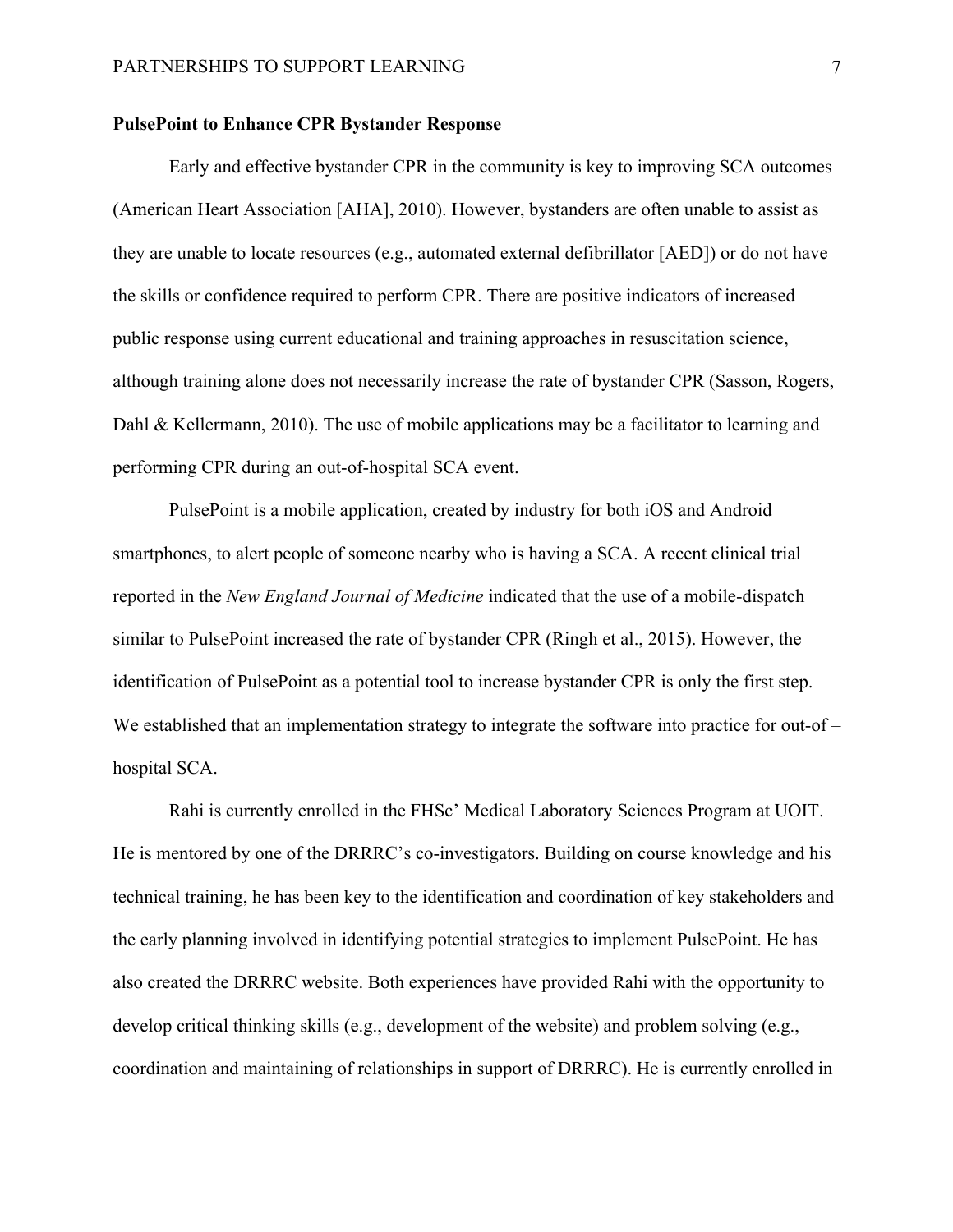a summer course focused on team building and leadership. Rahi looks forward to applying this knowledge to his experiential learning experience with DRRRC to further foster the coordination and maintenance of DRRRC stakeholder partnerships to implement and to evaluate the effectiveness of PulsePoint in the Durham region.

#### **Crowd-Sourcing Campaign to Identify Automated External Defibrillator**

Early defibrillation can additionally increase the likelihood of SCA survival (AHA, 2010). Portable Automated External Defibrillators (AED) are used to treat SCA in conjunction with CPR. AED application is most effective if performed promptly after the SCA (Capucci et al., 2002; Weisfeldt et al., 2010). A number of AEDs exists within the community (e.g., schools, casinos, gyms, etc.). However, laypersons that are often first to arrive at a SCA scene may not know the location of the nearest AED.

Daria, a trained paramedic, completed a practicum placement during the fourth year of her UOIT undergraduate Allied Health Sciences Program. Recognizing the importance and immediacy of knowing the location of AEDs, she undertook the task of developing a crowd sourcing campaign to identify AEDS in the Durham region. Daria was mentored by one of the DRRRC's co-investigators and engaged with industry, emergency services, and community agencies to develop the guidelines. The management and research skills she gained from the classroom complemented her experience as a paramedic to produce an implementation guideline to build a community AED registry in Oshawa through a crowd sourcing campaign. The contest will engage community members to locate unregistered AEDs within the community and upload photos of the AEDs to an application called PulsePoint AED on their smart phone.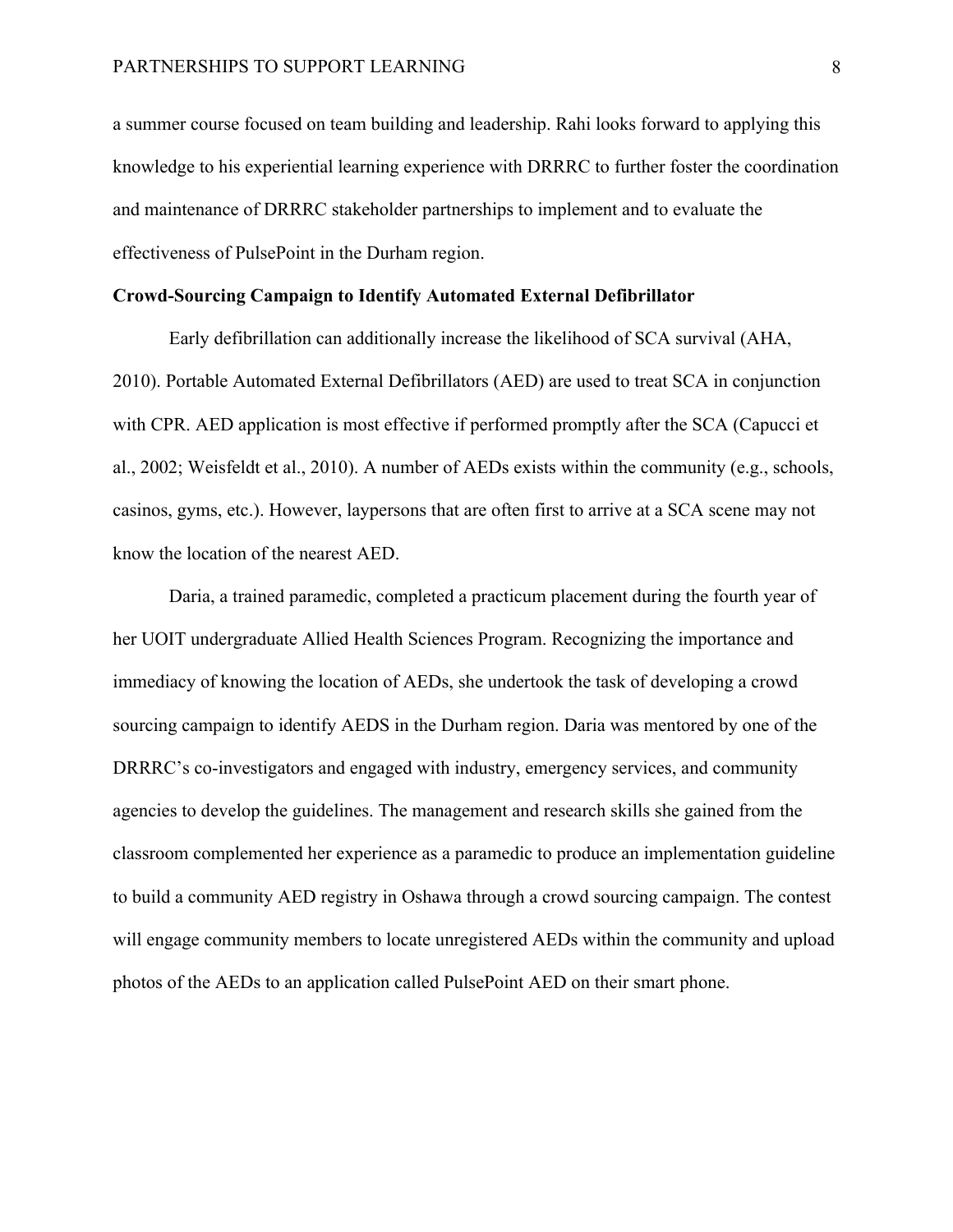### **Fall 2016 Experiential Learning Opportunities**

Two fourth year undergraduate learners from UOIT's FHSc will begin practicum placements with the DRRRC in Fall 2016. Each placement will require the learners to engage with stakeholders as well as SCA survivors. The practicums provide learners the opportunity to apply research skills acquired during classroom instruction in the research courses offered by their programs. The two DRRRC co-investigators will mentor the following learners: (1) Connie is enrolled in the FHSc' Allied Health Sciences Program. She also brings to the practicum placement 17 years of nursing experience. The goal of her research practicum is to document the views of resuscitated and non-resuscitated patients towards family witnessed resuscitation using semi-structured interviews and thematic analysis; and (2) Roberto is enrolled in the FHSc' Health Sciences Comprehensive Program. He has no experience in either training or working in the health care field. The goal of Roberto's practicum is to describe the experience of first responders performing CPR in the community. Roberto will also use semi-structured interviews and thematic analysis to conduct his research.

#### **Summary of Experiential Learning Opportunities**

As evidenced in the learning examples presented, learners have actively participated in a variety of community-connected project-based learning experiences with an array of stakeholders outside of the classroom. This has required learners to further develop their problem solving skills and critical thinking. As previously indicated, the DRRRC is focused on extending the chain of survival to include many areas currently under researched in the Durham region. Learners have tackled real world problems within the context of DRRRC with the goal to increase out-of-hospital SCA survival.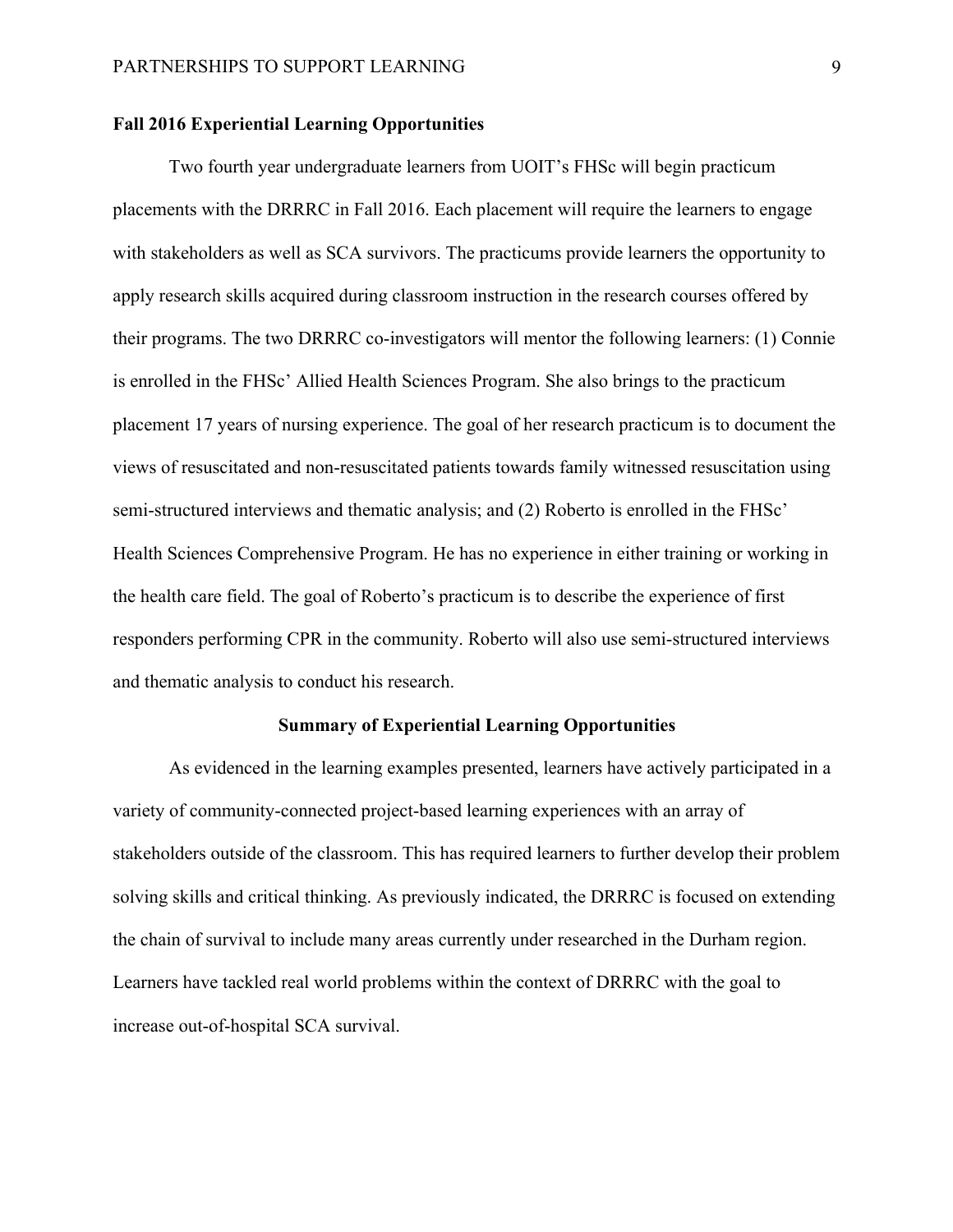The experiences to date have required learners to collaborate with industry, community agencies, local government, and health care institutions. The learners' connection with the community has varied ranging from onsite experiences (e.g., Daria's development of guidelines for a crowd-sourcing campaign), virtual experiences (e.g., Rahi's experiences with PulsePoint and the DRRRC website), and a combination of both or a hybrid approach (e.g., Myuri's interaction with John and development of an infographic). Currently, all learners either have a career in health care or intend to work in the health care field. The four learners to date have indicated that experiential learning opportunities have provided them with further insights to the complexity of the health care system and the important contribution of an integrated knowledge translation (iKT) approach to research. A key principle of iKT is to engage knowledge users as equal research partners throughout the entire research process (Canadian Institutes of Health Research [CIHR], 2012). This approach to doing research applies the principles of knowledge translation to all components of the research process, such as the creation of knowledge (e.g., interview data; knowledge implementation strategies; authoring reports on findings for dissemination to research partners); and quality improvement activities (e.g., formal and informal feedback mechanisms from the research partners) (CIHR, 2012). Through participation in the experiential learning opportunities within the DRRRC, learners indicated that an iKT approach provided insight into the relevance and usefulness of the products they produced. Specifically, they appreciated the opportunity to work on projects that can potentially make significant differences for out-of-hospital SCA outcomes in the Durham Region.

It is also important to note that learners are not the only ones who have benefited from the experiential learning opportunities. The DRRRC has also benefited. The participation of learners has augmented the DRRRC's ability to advance the research agenda through added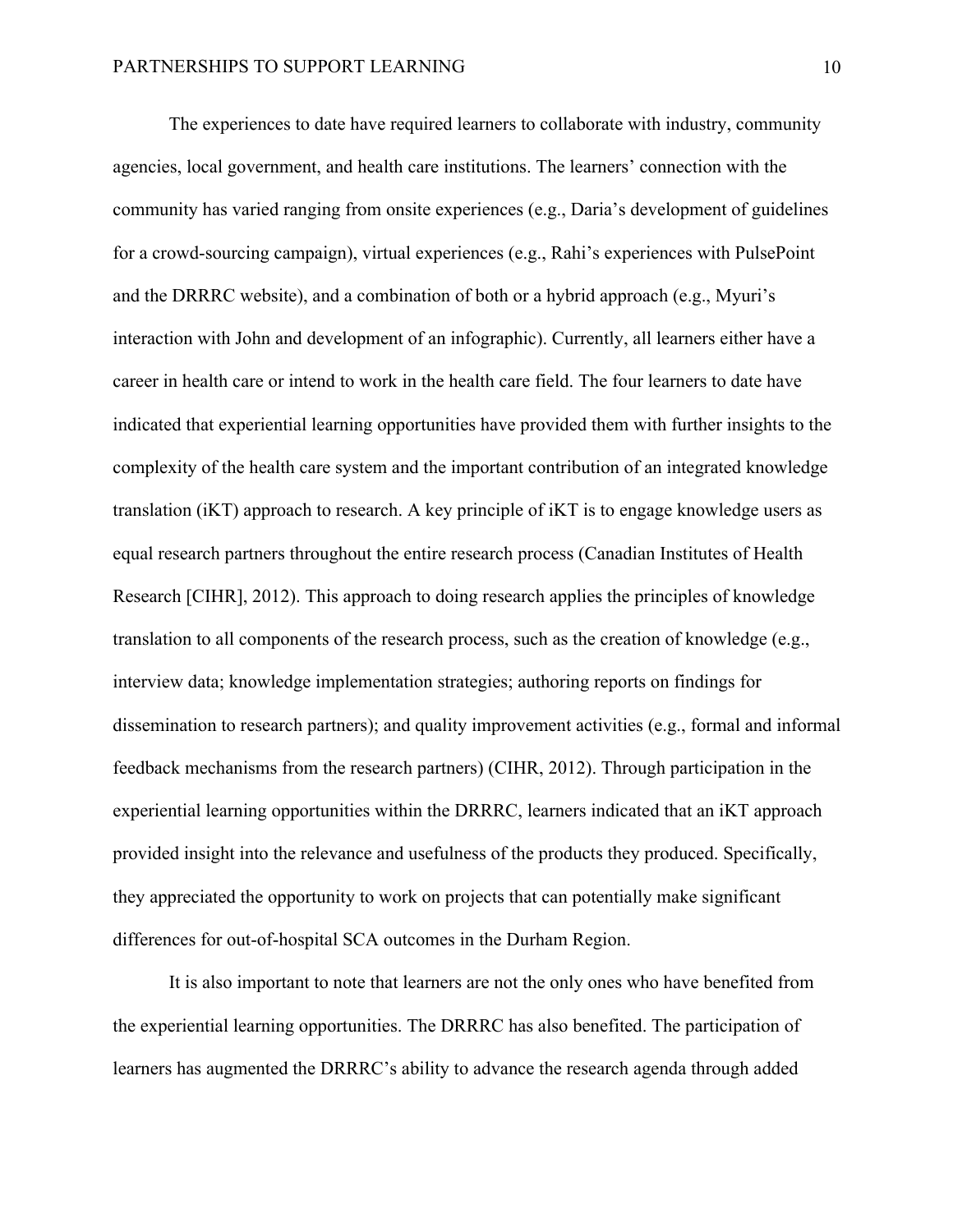human resources to execute projects. The mentoring of future researchers and learners' participation is explicitly asked by granting agencies in reports on the success of funding projects. The accumulation of research activities and successes, including learner activities, will likely enhance the ability of the DRRRC to attract additional future grant funding and recruit undergraduate and graduate learners for future experiential learning opportunities. All of these factors create a potential for exponential growth of the DRRRC activities including experiential learning opportunities and improved health for the Durham region community.

#### **Next Steps**

Additional learning opportunities will include experience with both qualitative and quantitative research studies as we develop and implement further initiatives and identify research priorities to support resuscitation science across the continuum of care or the Resuscitation Chain of Survival. Further, collaborative undertakings, such as the DRRRC, provide excellent learning opportunities for learners and help them develop key skills that have practical application within the real world. In fact, the research we undertake will provide examples and evidence for other geographical areas and educational institutions.

The development of assessments for experiential learning can be challenging, as the learning needs, opportunities, and outcomes vary depending on the learner and the specific project within the DRRRC as research evolves. The current assessment strategies employed have included journaling, reflective thought, and poster presentations at research days hosted by UOIT. The DRRRC in collaboration with the FHSc is in the process of developing additional assessment strategies that include elements of both reflection and self-assessment to evaluate and to enhance the learners' experiential learning. This activity will be ongoing as new projects arise within the DRRRC and the learning needs of learners evolve. To that end, we will create a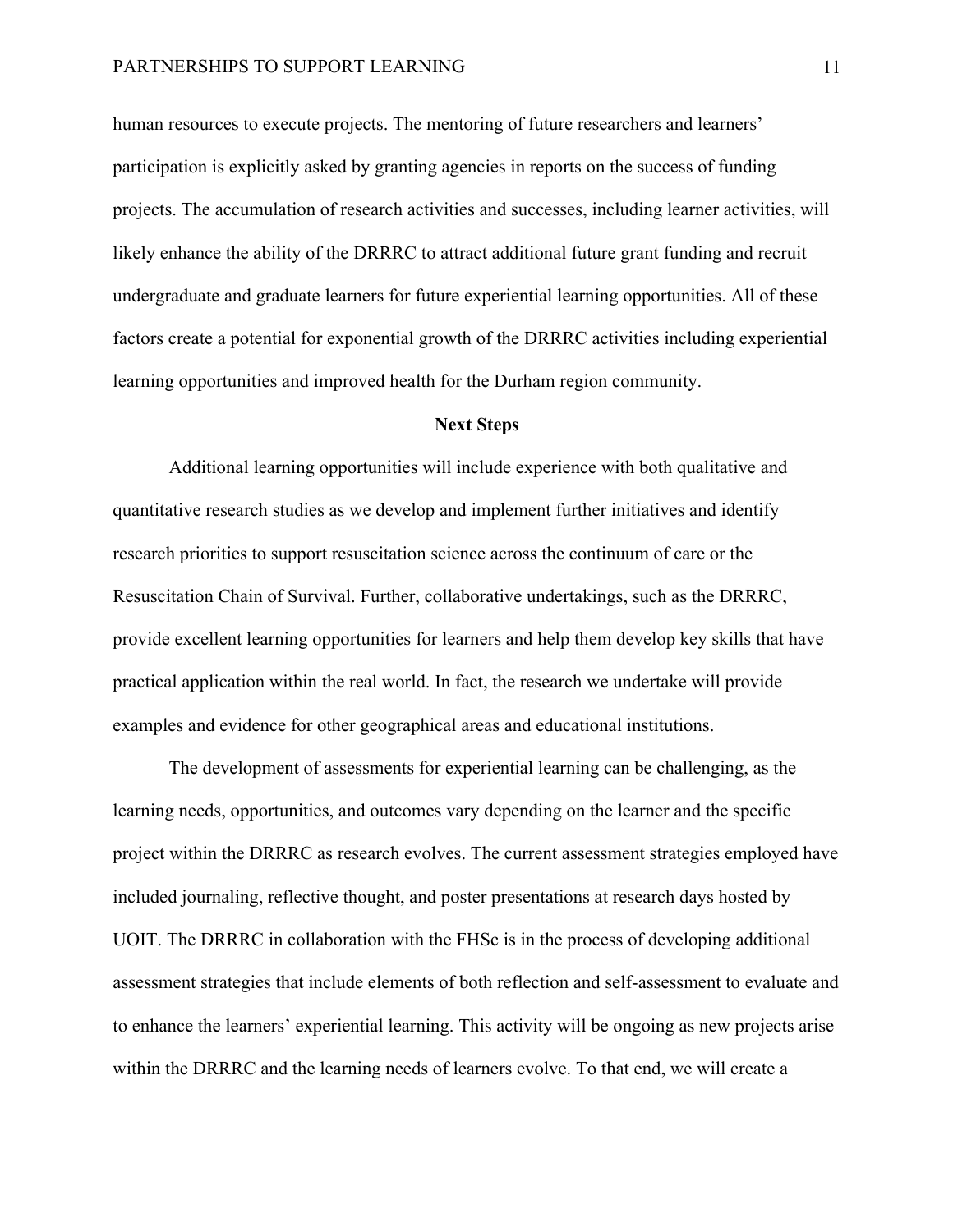template that guides learners and instructors to help them identify the assessment(s) appropriate for each unique situation to measure success in the process and the individual project outcomes.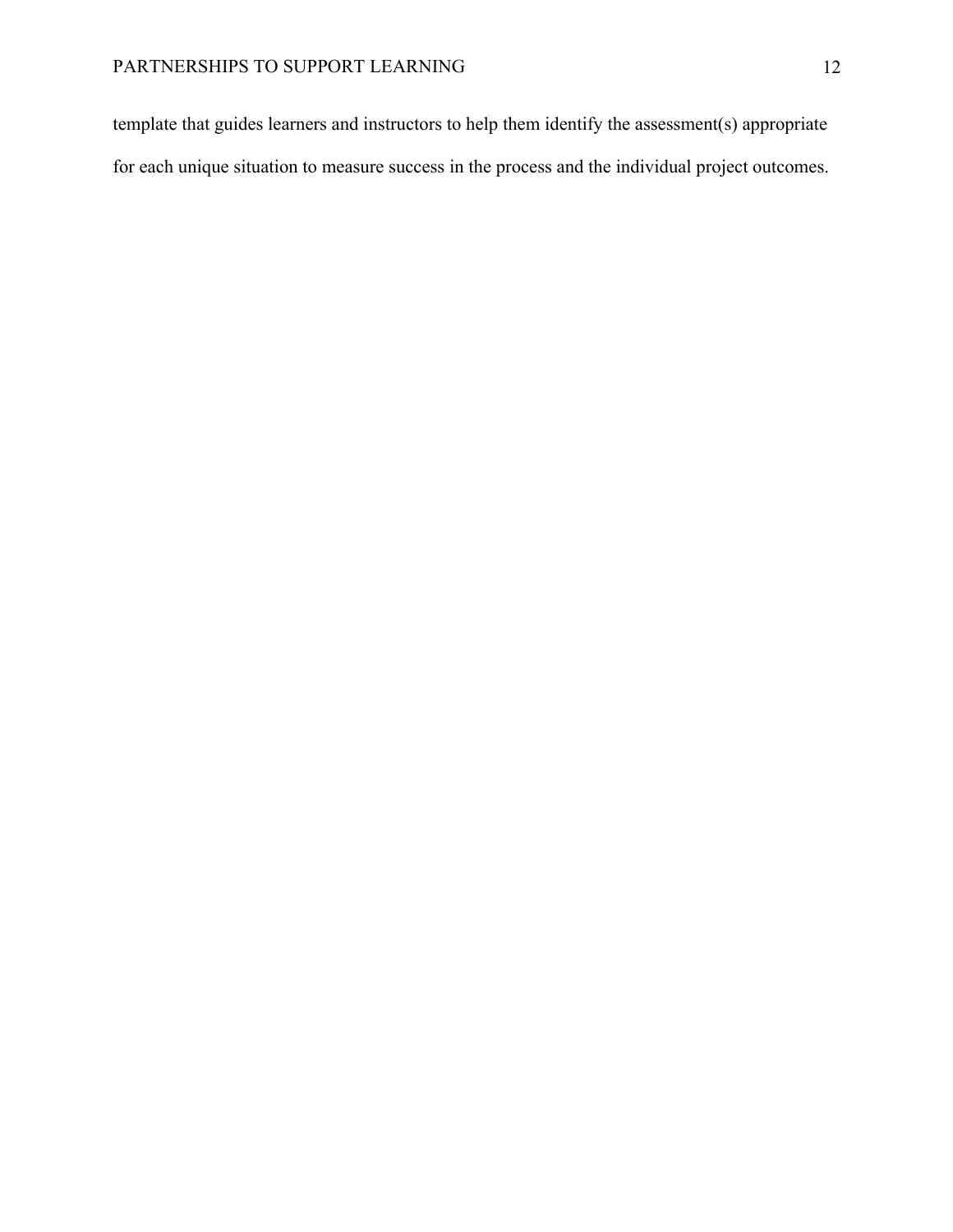#### References

- American Heart Association. (2010). *Early defibrillation programs: Introduction* [Internet]. Retrieved from http://www.resuscitationcentral.com/defibrillation/early-defibrillation-scachain-of-survival/
- Canadian Institutes of Health Research. (2012). *Guide to knowledge translation planning at CIHR: Integrated and end-of-grant approaches*. Ottawa, Canada: Canadian Institutes of Health Research. Retrieved from http://www.cihr-irsc.gc.ca/e/documents/kt\_lm\_ktplanen.pdf
- Capucci, A., Aschieri, D., Piepoli, M. F., Bardy, G. H., Iconomu, E., & Arvedi, M. (2002). Tripling survival from sudden cardiac arrest via early defibrillation without traditional education in cardiopulmonary resuscitation. *Circulation*, *106*(9), 1065-1070. doi:10.1161/01.CIR.0000028148.62305.69
- Eisenberg, M. S., Cummins, R. O., Damon, S., Larsen, M. P., & Hearne, T. R. (1990). Survival rates from out-of-hospital cardiac arrest: Recommendations for uniform definitions and data to report. *Annals of Emergency Medicine*, *19*(11), 1249-1259.

doi:10.1161/01.CIR.102.suppl\_1.I-358

- Government of Ontario. (2016). *Community-connected experiential learning: A policy framework for Ontario schools, kindergarten to grade 12*. Toronto, Canada: Ministry of Education. Retrieved from http://www.edu.gov.on.ca/eng/general/elemsec/job/passport/CommunityConnected\_Experie ntialLearningEng.pdf
- Heart and Stroke Foundation of Canada. (2016). *Statistics* [Internet]. Retrieved from http://www.heartandstroke.com/site/c.ikIQLcMWJtE/b.3483991/k.34A8/Statistics.htm